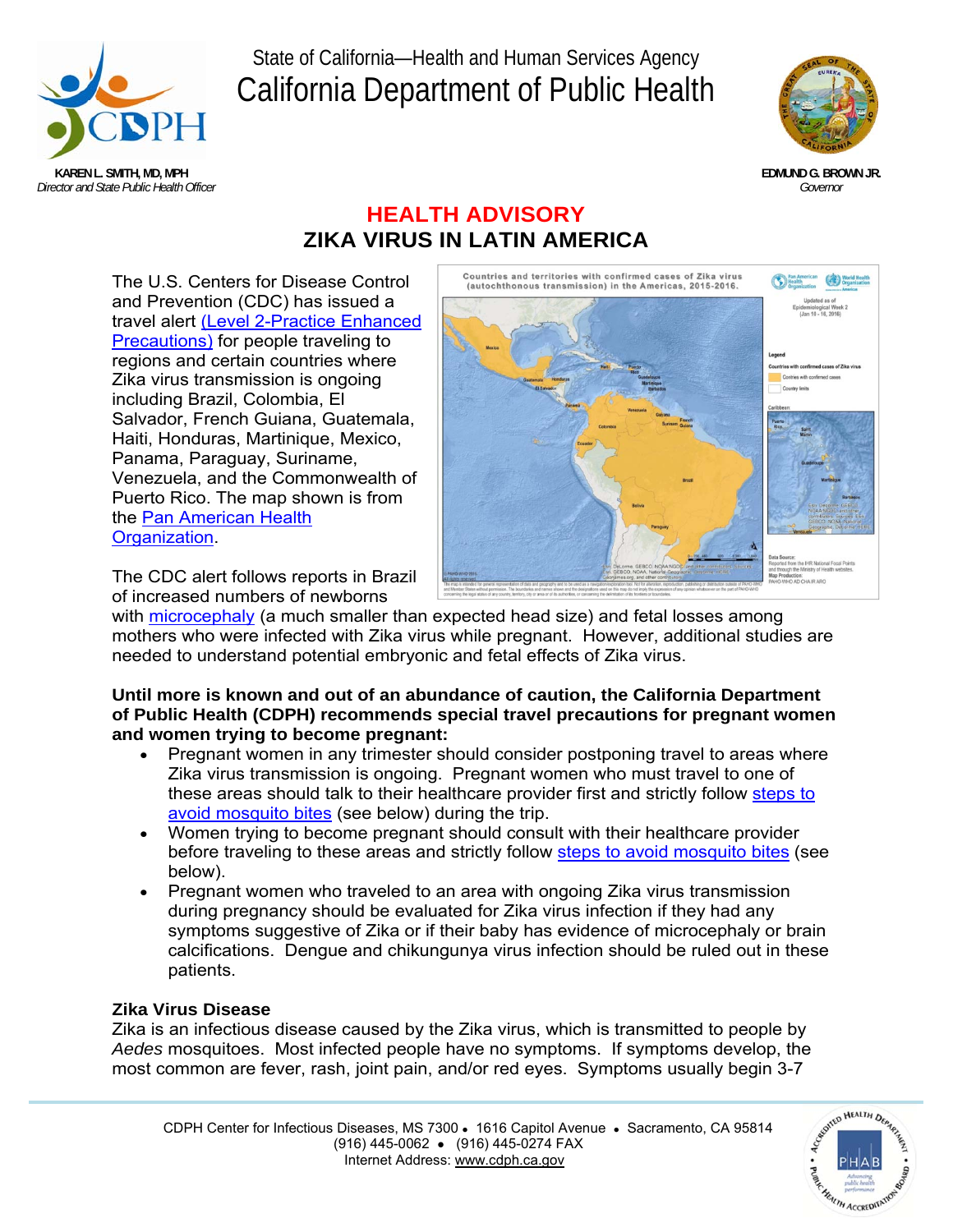**HEALTH ADVISORY ZIKA VIRUS IN LATIN AMERICA Page** 2

days after a person is bitten by an infected mosquito and last several days to a week. The illness is usually mild, and severe disease requiring hospitalization is uncommon. There is no specific treatment for Zika virus disease. The only treatment option available is the provision of supportive care including rest, fluids, and use of analgesics and antipyretics.

#### **Recommendations for Physicians**

- Review the epidemiology and signs and symptoms of Zika.
- Consider Zika in the differential diagnosis of febrile patients with compatible signs, who have traveled to a Zika endemic or outbreak area in the two weeks prior to symptom onset.
- Report suspect cases of Zika virus disease to the local health department, which can assist with coordinating tests needed to help confirm the diagnosis. Zika virus is closely related to dengue and West Nile viruses, and antibody tests for these viruses can be cross-reactive.
- If Zika, chikungunya, or dengue is suspected, request tests through your local health department. Establishing the diagnosis is important because proper clinical management of dengue can improve outcome and follow up is recommended for women who have Zika during pregnancy.
- Advise patients with suspect Zika, chikungunya, or dengue to take measures to avoid being bitten by mosquitoes during the first week of illness.

#### **Mosquito Vectors**

Viruses such as Zika, chikungunya, and dengue are transmitted by *Aedes aegypti* and *Aedes albopictus* mosquitoes. These two mosquitoes are aggressive day‐biters that can potentially transmit these viruses after biting an infected person. These mosquitoes typically breed and develop in small, water‐filled containers. In California, *Aedes aegypti* has been detected in twelve counties. *Aedes albopictus* has been identified in five counties (see map).





Thus far in California, Zika infections have been documented only in persons who were infected while traveling outside the United States. While the risk for transmission of Zika, chikungunya, or dengue viruses is still low in California, infected travelers coming back to California can transmit these viruses to *Aedes* mosquitoes that bite them. This may lead to additional people becoming infected if they are then bitten by those mosquitoes. To date no local transmission of Zika infections has occurred in California.

#### **Important Information for Travelers**

If you are traveling to a region affected by Zika, chikungunya, or dengue, the California Department of Public Health recommends taking appropriate precautions for avoiding

> CDPH Center for Infectious Diseases, MS 7300 . 1616 Capitol Avenue . Sacramento, CA 95814 (916) 440-0062 ● (916) 440-7404 FAX Internet Address: www.cdph.ca.gov